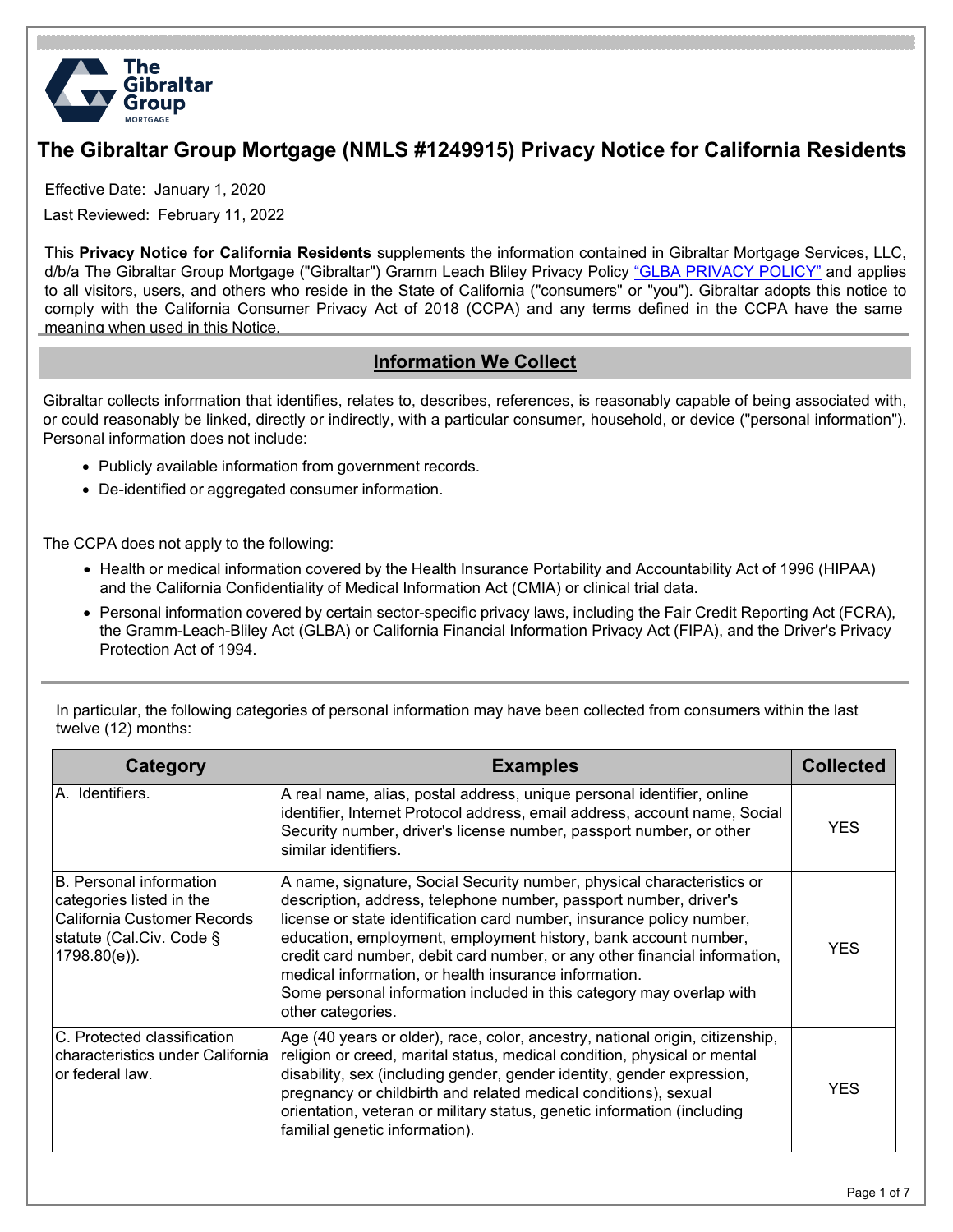| Category                                                                                                               | <b>Examples</b>                                                                                                                                                                                                                                                                                                                            | <b>Collected</b> |
|------------------------------------------------------------------------------------------------------------------------|--------------------------------------------------------------------------------------------------------------------------------------------------------------------------------------------------------------------------------------------------------------------------------------------------------------------------------------------|------------------|
| D. Commercial information.                                                                                             | Records of personal property, products or services purchased, obtained,<br>or considered, or other purchasing or consuming histories or tendencies.                                                                                                                                                                                        | <b>YES</b>       |
| E. Biometric information.                                                                                              | Genetic, physiological, behavioral, and biological characteristics, or<br>activity patterns used to extract a template or other identifier or identifying<br>information, such as fingerprints, faceprints, and voiceprints, iris or retina<br>scans, keystroke, gait, or other physical patterns, and sleep, health, or<br>exercise data. | <b>NO</b>        |
| F. Internet or other similar<br>network activity.                                                                      | Browsing history, search history, information on a consumer's interaction<br>with a website, application, or advertisement.                                                                                                                                                                                                                | <b>YES</b>       |
| G. Geolocation data.                                                                                                   | Physical location or movements.                                                                                                                                                                                                                                                                                                            | NO.              |
| H. Sensory data.                                                                                                       | Audio, electronic, visual, thermal, olfactory, or similar information.                                                                                                                                                                                                                                                                     | <b>NO</b>        |
| I. Professional or<br>employment-related<br>information.                                                               | Current or past job history or performance evaluations.                                                                                                                                                                                                                                                                                    | <b>YES</b>       |
| J. Non-public education<br>information (per the Family<br><b>Educational Rights and</b><br>1232g, 34 C.F.R. Part 99)). | Education records directly related to a student maintained by an<br>educational institution or party acting on its behalf, such as grades,<br>transcripts, class lists, student schedules, student identification codes,<br>Privacy Act (20 U.S.C. Section student financial information, or student disciplinary records.                 | NO.              |
| K. Inferences drawn from<br>other personal information.                                                                | Profile reflecting a person's preferences, characteristics, psychological<br>trends, predispositions, behavior, attitudes, intelligence, abilities, and<br>aptitudes.                                                                                                                                                                      | <b>YES</b>       |

Gibraltar obtains the categories of personal information listed above from the following categories of sources:

- Directly from you.
	- For example, from forms you complete or products and services you purchase.
- Indirectly from you.
	- For example, from observing your actions on our Website.

## **Use of Personal Information**

Gibraltar may use or disclose the personal information we collect for one or more of the following purposes:

- To fulfill or meet the reason you provided the information. For example, if you share your name and contact information to request a price quote or ask a question about our products or services, we will use that personal information to respond to your inquiry. If you provide your personal information to purchase a product or service, we will use that information to process your payment and facilitate delivery. We may also save your information to facilitate new product orders or process returns.
- To provide, support, personalize, and develop our Website, products, and services.
- To create, maintain, customize, and secure your account with us.
- To process your requests, purchases transactions, and payments and prevent transactional fraud.
- To provide you with support and to respond to your inquiries, including to investigate and address your concerns and monitor and improve our responses.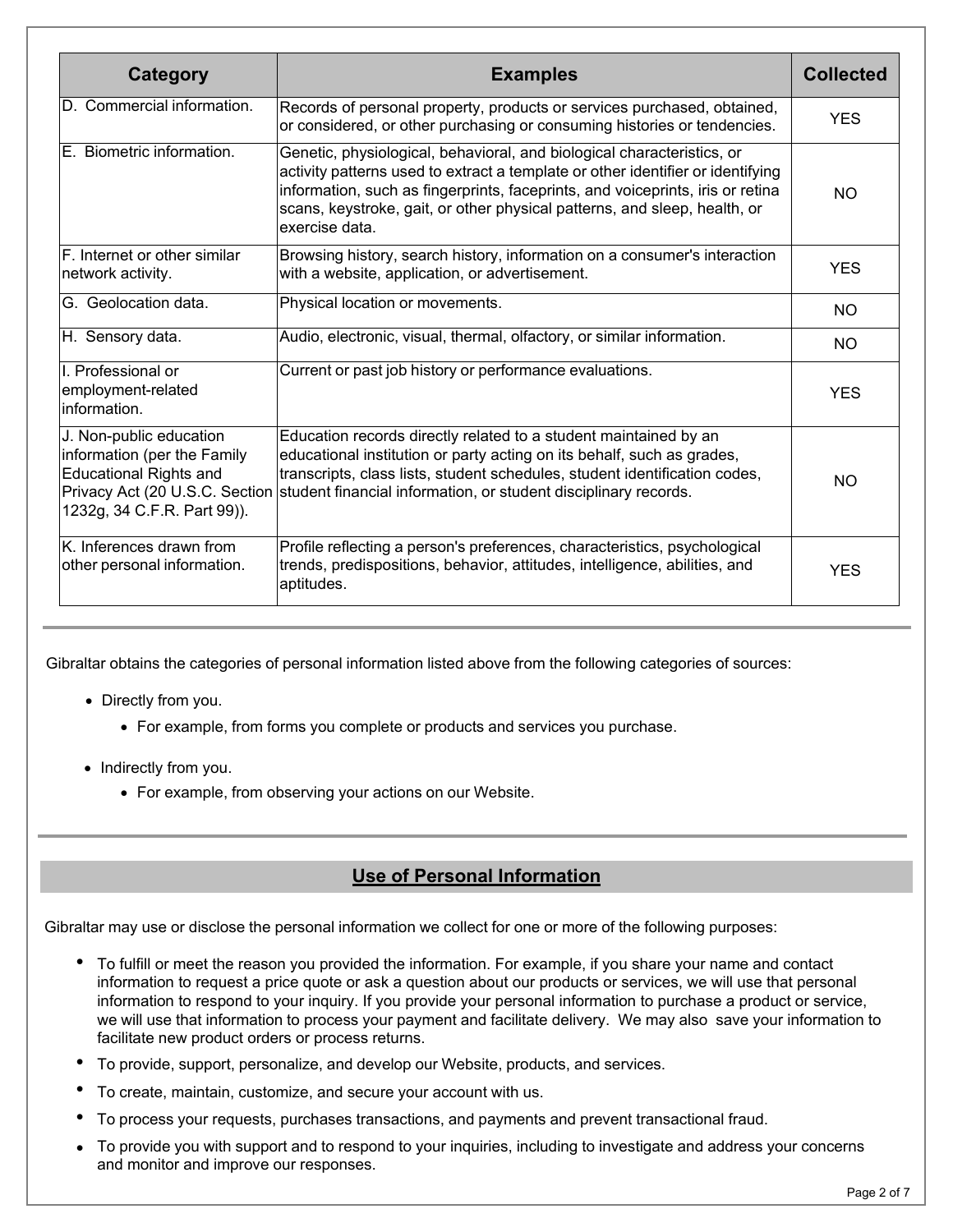- To personalize your Website experience and to deliver content and product and service offerings relevant to your interests, including targeted offers and ads through our Website, third-party sites, and via email or text message (with your consent, where required by law).
- To help maintain the safety, security, and integrity of our Website, products and services, databases and other technology assets, and business.
- For testing, research, analysis, and product development, including to develop and improve our Website, products, and services.
- To respond to law enforcement requests and as required by applicable law, court order, or governmental regulations.
- As described to you when collecting your personal information or as otherwise set forth in the CCPA.
- To evaluate or conduct a merger, divestiture, restructuring, reorganization, dissolution, or other sale or transfer of some or all of our assets, whether as a going concern or as part of bankruptcy, liquidation, or similar proceeding, in which personal information held by us about our consumers is among the assets transferred.

Gibraltar will not collect additional categories of personal information or use the personal information we collected for materially different, unrelated, or incompatible purposes without providing you notice.

#### **Sharing Personal Information**

Gibraltar may disclose your personal information to a third party for a business purpose. When we disclose personal information for a business purpose, we enter a contract that describes the purpose and requires the recipient to both keep that personal information confidential and not use it for any purpose except performing the contract.

Gibraltar shares your personal information with the following categories of third parties:

• Service providers.

#### **Disclosures of Personal Information for a Business Purpose**

In the preceding twelve (12) months, Gibraltar may have disclosed the following categories of personal information for a business purpose:

Category A: Identifiers.

Category B: California Customer Records personal information categories.

Category C: Protected classification characteristics under California or federal law.

Category D: Commercial information.

Category F: Internet or other similar network activity.

Category I: Professional or employment-related information.

Category K: Inferences drawn from other personal information.

Gibraltar discloses your personal information for a business purpose to the following categories of third parties:

• Service providers.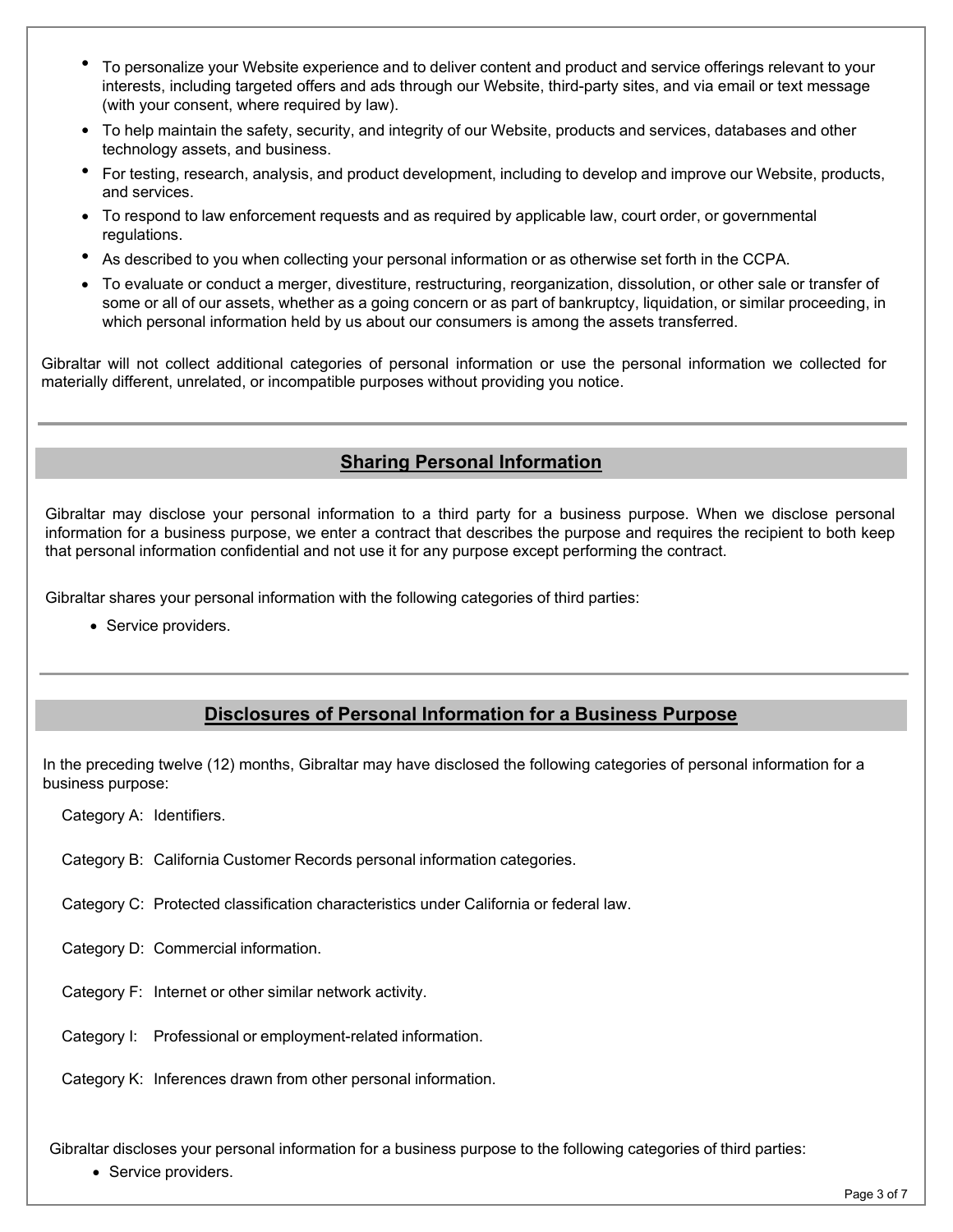### **Sales of Personal Information**

In the preceding twelve (12) months, Gibraltar has not sold any of your personal information.

### **Your Rights and Choices**

The CCPA provides consumers (California residents) with specific rights regarding their personal information. This section describes your CCPA rights and explains how to exercise those rights.

#### **Access to Specific Information and Data Portability Rights**

You have the right to request that Gibraltar discloses certain information to you about our collection and use of your personal information over the past twelve (12) months. Once we receive and confirm your verifiable consumer request, we will disclose to you:

- The categories of personal information we collected about you.
- The categories of sources for the personal information we collected about you.
- Our business or commercial purpose for collecting or selling that personal information.
- The categories of third parties with whom we share that personal information.
- The specific pieces of personal information we collected about you (also called a data portability request).
- If we sold or disclosed your personal information for a business purpose, two (2) separate lists disclosing:
	- Sales, identifying the personal information categories that each category of recipient purchased; and
	- Disclosures for a business purpose, identifying the personal information categories that each category of recipient obtained.

#### **Deletion Request Rights**

You have the right to request that Gibraltar deletes any of your personal information that we collected from you and retained, subject to certain exceptions. Once we receive and confirm your verifiable consumer request, we will delete (and direct our service providers to delete) your personal information from our records, unless an exception applies.

Gibraltar may deny your deletion request if retaining the information is necessary for us or our service provider(s) to:

- Complete the transaction for which we collected the personal information, provide a good or service that you requested, take actions reasonably anticipated within the context of our ongoing business relationship with you, fulfill the terms of a written warranty or product recall conducted in accordance with federal law, or otherwise perform our contract with you.
- Detect security incidents, protect against malicious, deceptive, fraudulent, or illegal activity, or prosecute those responsible for such activities.
- Debug products to identify and repair errors that impair existing intended functionality.
- Exercise free speech, ensure the right of another consumer to exercise their free speech rights, or exercise another right provided for by law.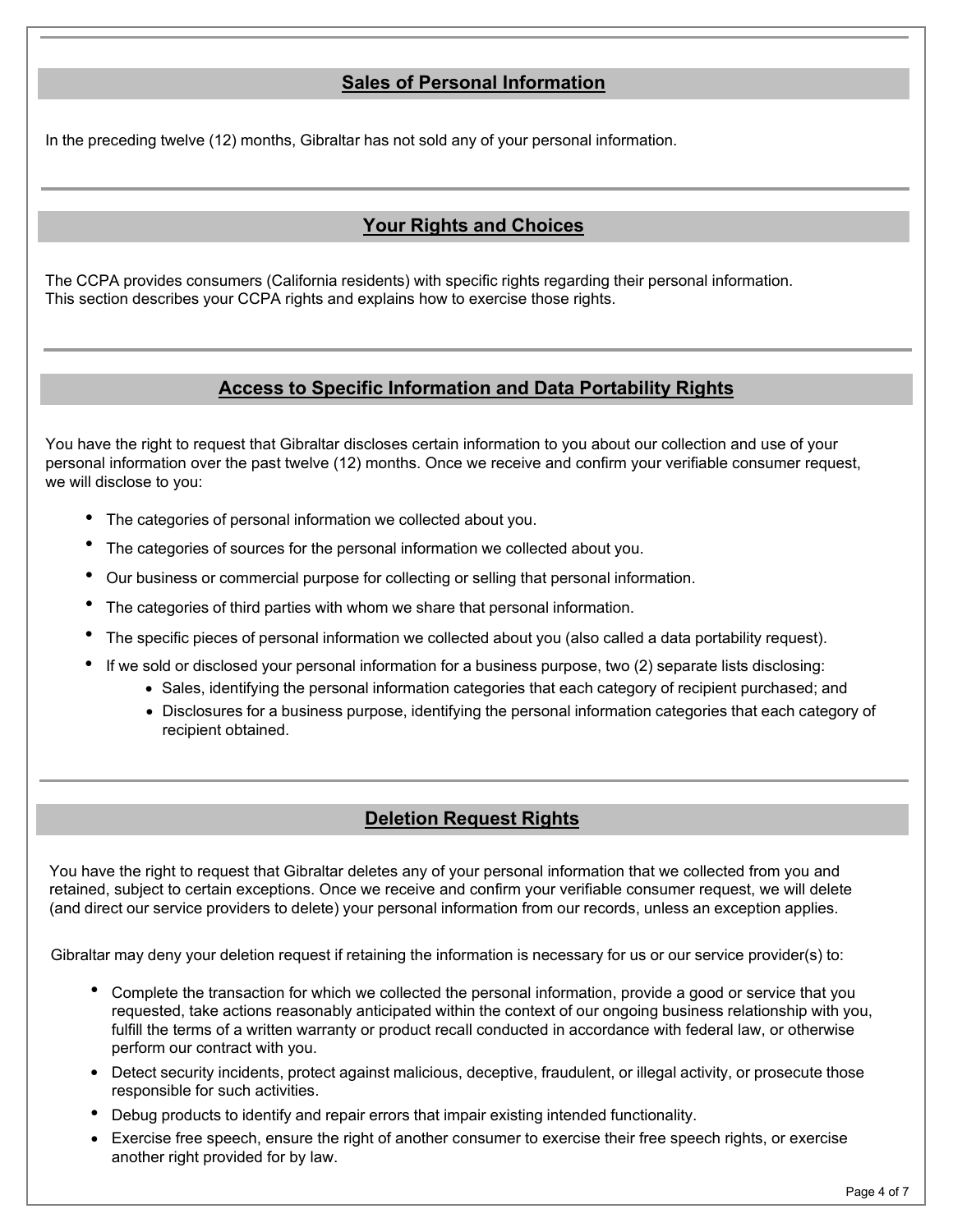- Comply with the California Electronic Communications Privacy Act (Cal. Penal Code § 1546 et. seq.).
- Engage in public or peer-reviewed scientific, historical, or statistical research in the public interest that adheres to all other applicable ethics and privacy laws, when the information's deletion may likely render impossible or seriously impair the research's achievement, if you previously provided informed consent.
- Enable solely internal uses that are reasonably aligned with consumer expectations based on your relationship with us.
- Comply with <sup>a</sup> legal obligation.
- Make other internal and lawful uses of that information that are compatible with the context in which you provided it.

### **Exercising Access, Data Portability, and Deletion Rights**

To exercise the access, data portability, and deletion rights described above, please submit a verifiable consumer request to us by either:

- Calling us at: (866) 934-7283
- **CLICK HERE TO EXERCISE ACCESS, DATA [PORTABILITY](https://privacyportal-cdn.onetrust.com/dsarwebform/ceba271c-b4ea-4271-9b1e-9e4468731c3e/75d514c1-8b05-45d7-8bbc-5e6ca3920ca2.html) AND DELETION RIGHTS.**

Only you, or someone legally authorized to act on your behalf, may make a verifiable consumer request related to your personal information. You may also make a verifiable consumer request on behalf of your minor child.

You may only make a verifiable consumer request for access or data portability twice within a 12-month period.

The verifiable consumer request must:

- Provide sufficient information that allows us to reasonably verify you are the person about whom we collected personal information or an authorized representative, which may include:
	- Information such as name, home address, phone number, email address, the last four digits of your social security number and/or your date of birth to match to the personal information already maintained by us. We may also use a third-party identity verification service to verify your identity.
- Describe your request with sufficient detail that allows us to properly understand, evaluate, and respond to it.

Gibraltar cannot respond to your request or provide you with personal information if we cannot verify your identity or authority to make the request and confirm the personal information relates to you.

Making a verifiable consumer request does not require you to create an account with us. However, we do consider requests made through your password protected account sufficiently verified when the request relates to personal information associated with that specific account.

We will only use personal information provided in a verifiable consumer request to verify the requestor's identity or authority to make the request.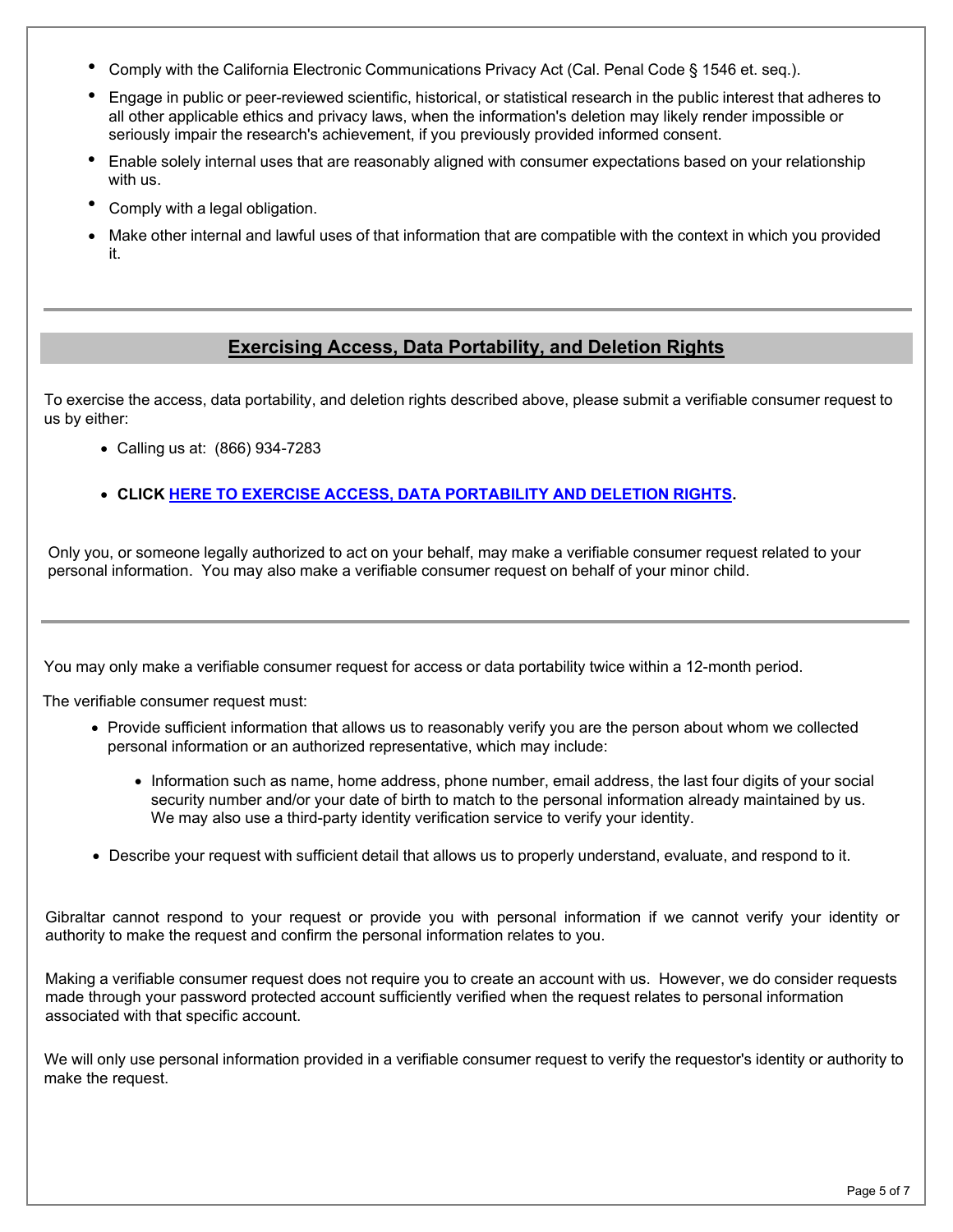#### **Response Timing and Format**

Gibraltar aims to respond to a verifiable consumer request within forty-five (45) days of its receipt. If we require more time (up to 45 additional days), we will inform you of the reason and extension period in writing.

If you have an account with us, we will deliver our written response to that account. If you do not have an account with us, we will deliver our written response by mail or electronically, at your option.

Any disclosures we provide will cover the 12-month period preceding the verifiable consumer request's receipt. The response we provide will also explain the reasons we cannot comply with a request, if applicable. For data portability requests, we will select a format to provide your personal information that is readily useable.

We do not charge a fee to process or respond to your verifiable consumer request unless it is excessive, repetitive, or manifestly unfounded. If we determine that the request warrants a fee, we will tell you why we made that decision and provide you with a cost estimate before completing your request.

### **Personal Information Sales Opt-Out and Opt-In Rights**

Gibraltar does not sell your personal information.

### **Non-Discrimination**

Gibraltar will not discriminate against you for exercising any of your CCPA rights. Unless permitted by the CCPA, we will not:

- Deny you goods or services.
- Charge you different prices or rates for goods or services, including through granting discounts or other benefits, or imposing penalties.
- Provide you a different level or quality of goods or services.
- Suggest that you may receive a different price or rate for goods or services or a different level or quality of goods or services.

#### **Changes to Our Privacy Notice**

Gibraltar reserves the right to amend this privacy notice at our discretion and at any time. When we make changes to this privacy notice, we will post the updated notice on the Website and update the notice's effective date. **Your continued use of our Website following the posting of changes constitutes your acceptance of such changes.**